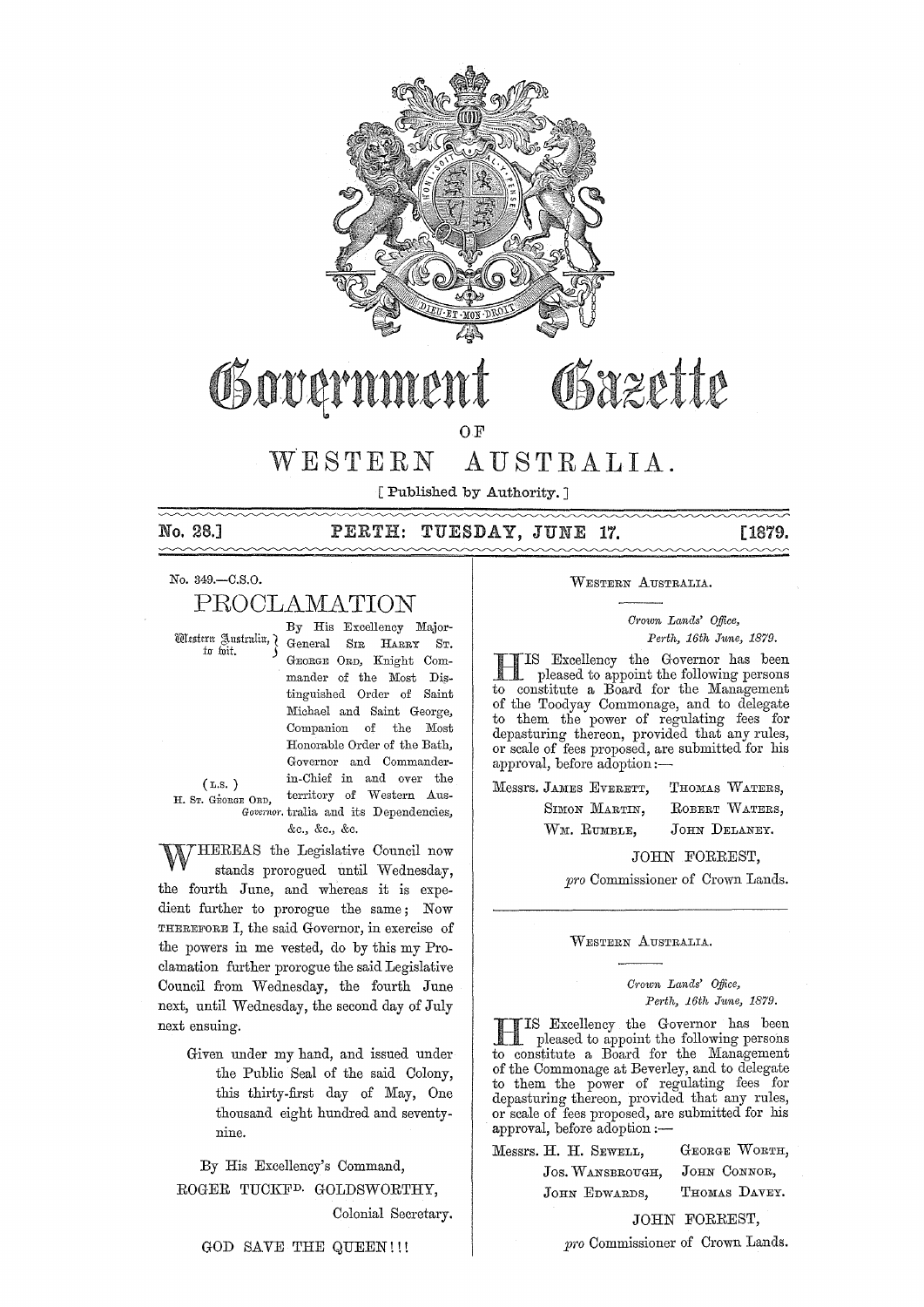No. 354.-C.8.0.

#### Government Notification.

*ColO11lial Secretary's Office, Pel·t7" 9th* Jt/fne, *1879.* 

HIS Excellency the Governor directs it to be notified, for general information, that the Government offers to any person who shall before the first day of July,  $1880$ , discover and make known the existence within the boundaries of the Colony of deposits of Guano of sufficient commercial value to be worth exporting, a sum equivalent to 10 per cent. on the amount which may be received by the Government for the sale of such Guano so exported, or such lump sum as may be agreed upon in lieu thereof.

By His Excellency's Command, ROGER TUCKED. GOLDSWORTHY, Colonial Secretary.

### TENDERS ACCEPTED.

*Depmilllent of Public Works, Perth, 16th June, 1879.* 

MASON, BIRD, & Co.,

To supply and deliver various Jarrah Timber for Light-keeper's quarters, at Fremantle, for £l40.

CHURCFITARD, J.,

To supply and deliver Door and Window Frames for Light-keeper's quarters, at Fremantle, for £84 4s.

### JAS. H. THOMAS,

Director of Public Works.

ERRATUM-In Notice No. 353, C.S.O., published in *Government Gazette* of 10th June, 1879, For "Crown Agents-Remittances to National Bank, Melbourne," *read only"* Remittances to National Bank, Melbourne."

No. 355.-C.8.0.

*Colonial Secretary's Office, Pm·th, 17th J1me, 1879.* 

HIS Excellency the Governor has been pleased to appoint Mr. G. A. FORSYTH to be Harbor Master for the various Harbors, Ports, and Roadsteads of the Colony, except at Albany.

By His Excellency's Command, ROGER TUCKFD. GOLDSWORTHY, Colonial Secretary.

#### Notice to Postmasters and the Public.

NOTICE is hereby given, for general information, that in order to defray the cost of stationery and manufacture of Post Cards, the following increased charges will be made from and after this date:—

| $\frac{1}{5}d$ . Cards: | $1d.$ Cards:   |
|-------------------------|----------------|
| 3 for 2d.               | 3 for 4d.      |
| 6 for 4d.               | 6 for 8d.      |
| 9 for 6d.               | 9 for 11d.     |
| 12 for 8d.              | 12 for 1s, 3d. |

A HELMICH, Postmaster-General, and General Superintendent of Telegraphs. General Post Office,

Perth, June 2nd, 1879.  $\delta$ 

#### *Registm?' Geneml's Office, Perth, 10th June, 1879.*

I T is hereby notified, for general information, that the undermentioned Clergyman of the Church of England has been duly registered in this Office for the celebration of Marriages in the Colony of Western Australia:-

**Name.** Itcsidenco. Rev. William Hayton. Roebourne. **District.**  North.

> LAURENCE S. ELIOT, Registrar Genera1.

WESTERN AUSTRALIA..

ll'Ieteorological Observations for the week ending 14th June, 1879.

WIND Registered by Mr. Forsyth, Harbor Master, at Arthur's Head, Fremantle; altitude above the sea 55 feet, in Latitude 32° 02' *14"* S., Longitude 115° 45' *12"* E.

The other instruments registered are placed in the grounds adjoining the Survey Office, Perth; altitude above the sea 47 feet, in Latitude 31° 57' 25" S., Longitude 115° 52' 02" E.

MALCOLM FRASER,

Surveyor General.

| Week<br>ending. | BAROMETER:<br>Mean Reading<br>eorrected, and re-<br>duced to sea level.<br>and 32 deg. Fah. | THERMOMETERS IN SHADE. |               | RADIATION<br>THERMO-<br>METERS. |               |        | WIND.             |                                  | DEGREE                                               |                       |                                                           | <b>EVAPOR-</b>            |                  |                                   |
|-----------------|---------------------------------------------------------------------------------------------|------------------------|---------------|---------------------------------|---------------|--------|-------------------|----------------------------------|------------------------------------------------------|-----------------------|-----------------------------------------------------------|---------------------------|------------------|-----------------------------------|
|                 |                                                                                             |                        | Drv.          |                                 | Wet.          |        | Terres-<br>trial. | RAIN:<br>Amount<br>in<br>inches. | Horizontal<br>velocity in<br>miles, per<br>24 hours. | General<br>direction. | OF<br>HUMIDITY,<br>Saturation<br>$=100$ : mean<br>amount. | CLOUD:<br>Mean<br>amount. | EXONE: Mean<br>Ö | ATION:<br>Amount<br>in<br>inches. |
|                 |                                                                                             | Maxi-<br>mum.          | Mini-<br>mum. | Maxi-<br>mum.                   | Mini-<br>mum. | Solar. |                   |                                  |                                                      |                       |                                                           |                           |                  |                                   |
| 14th            | 30.238                                                                                      | $69 - 4$               | 48.3          | 63.4                            | 46.7          | 117.8  | 41:1              | $\cdot$ 13                       | 114.03                                               | N.E.                  | 71                                                        | 2.8                       | 2.8              | .25                               |

Highest reading of Barometer 30<sup>.452</sup> 14th Lowest do. do. 30.095 8th Thermometers in shade.  $\left\{\n \begin{array}{ll}\n \text{Maximum} & \text{Dry} & \text{73-7 13th} \\
 \text{Minimum} & \text{Dry} & \text{46-3 14th}\n \end{array}\n \right.$ 

The Observations are taken at Perth at 10 a.m., (excepting Barometer, which is registered at 12 a.m.)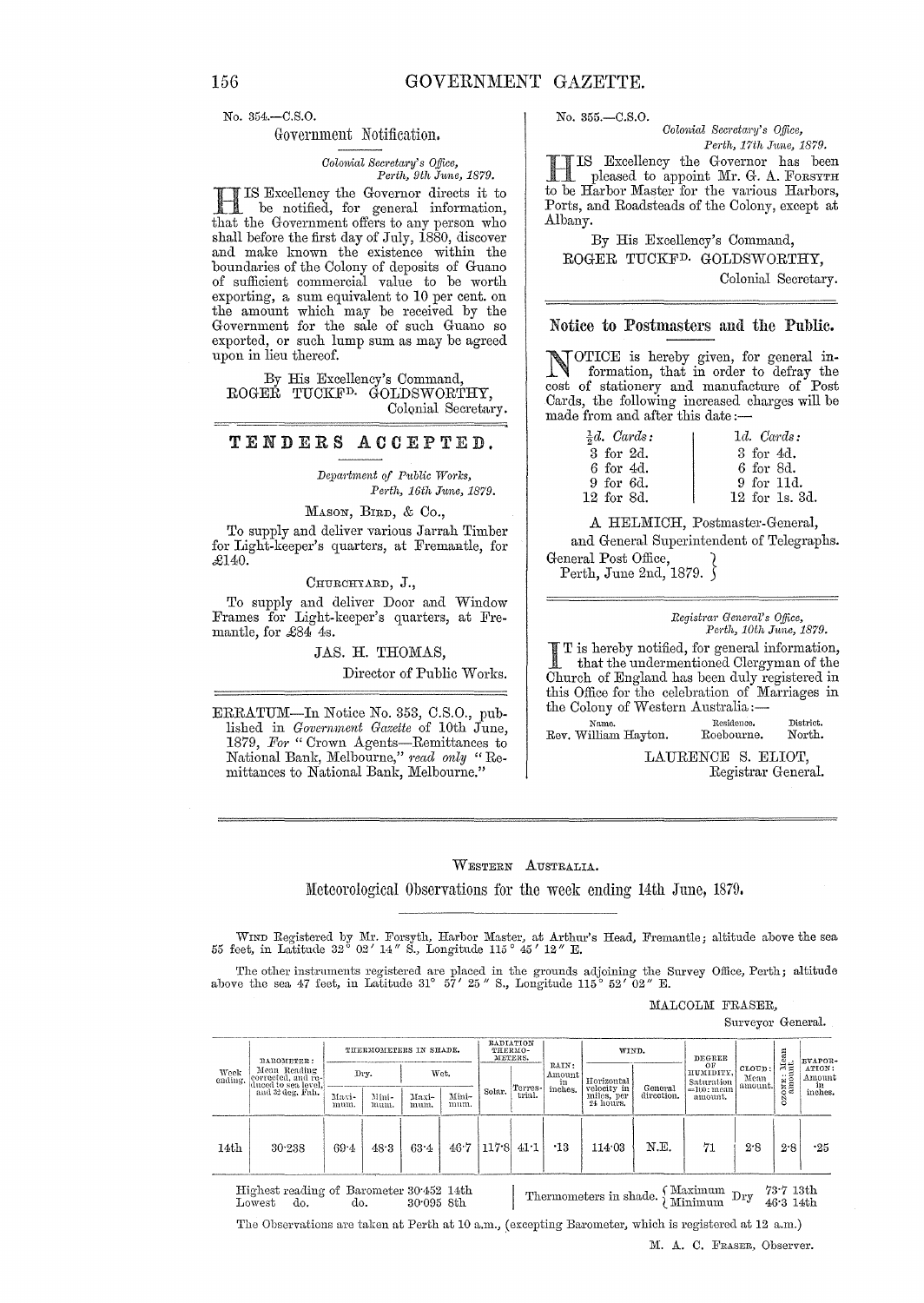#### *Depal·tment of Public Works, Perth, 9th J1me, 1879.*

**TTENDERS** (endorsed "Tender for Goods<br>
Shed and Engine House, Northampton,")<br>
Will be received at this Office until near of will be received at this Office until noon of Monday, the 14th July, from persons willing to erect a Goods Shed and Engine Room at Northampton.

Plans and Specification may be seen on application at the Station-master's Office, Geraldton.

Tenders to state the shortest time in which the buildings will be erected.

The Government do not bind themselves to accept the lowest or any tender, and will require the guarantee of two responsible persons for the due performance of the Contract.

Forms of Tender may be had on application to the various Resident Magistrates, and at the Public Works' Office, Perth; where Plans, Specifications, Conditions, and full particulars can be obtained.

No tender will be entertained unless on the prescribed form.

#### JAS. H. THOMAS,

## Commissioner of Railways.

#### $Government\ Resident's\ Office.$ *Albany, 30th May, 1879.*

THE undermentioned men have engaged with Messrs. John Cowden and John Breece, to form a Whaling Party on the East Coast:-

N. H. Fisher, Headsman; John Foot, Boat Steerer; Henry Cow den, Alfd. Douglas, R. Geak, John Bradley, James Watson, John Jordan, F. North, Pulling Hands; J. Le Blanc, Cook; James Payne, Cook's Mate.

> G. E. C. HARE, Govt. Resident.

In the matter of "The Railways' Act,

1878," and of certain land intended to

be taken amI resumed for the purposes

of the Eastern Railway.

NOTICE is hereby given that a Map or Plan, showing the course to be taken by the Railway, together with a Book of Reference as mentioned in Section 10 of the above Act, giving a list of Owners and Occupiers of Land, and showing the quantity of land required for making the first section of the Railway, has been deposited and can now be inspected at the Office of the Commissioner of Railways for Western Australia, in Perth, and at the Offices of the Resident Magistrates in Fremantle and Guildford, respectively.

Dated at Perth, this 21st day of April, 1879.

JAS. H. THOMAS,

Commissioner of Railways.

#### *Crown Lands' Office, Perth, 13th Jwne, 1879.*

**RETURN** of Applications to Purchase<br> **RETURN** Country Lands approved during May, 1879:-

| No.                                                                               | Applicants.                                                                                                                                                              | Acres.                                                                        | PURCHASE<br>MONEY.                                                                                                                                                                     |
|-----------------------------------------------------------------------------------|--------------------------------------------------------------------------------------------------------------------------------------------------------------------------|-------------------------------------------------------------------------------|----------------------------------------------------------------------------------------------------------------------------------------------------------------------------------------|
| 1029<br>$1031\vert$<br>1032<br>1035<br>$1038\,$<br>1039<br>1042<br>1043 <br>1044  | $A$ von.<br>Denis Bresnahan*<br>Wm. Shaddick*<br>$Do.*$<br>John H. Monger*<br>John R. Morrell<br>Jas. B. Roe<br>Aimible Duperouzel*<br>Exrs. H. Saw*<br>William Chidlow* | 132<br>100<br>$100\,$<br>$100\,$<br>40<br>40<br>100<br>$100\,$<br>$100\,$     | $16^{\text{g}}$<br>d<br>0<br>$\frac{8}{7}$<br>4<br>0<br>0<br>1<br>10<br>0<br>6<br>10<br>0<br>20<br>$\overline{0}$<br>0<br>20<br>0<br>0<br>16<br>0<br>10<br>9.<br>0<br>0<br>4<br>0<br>0 |
|                                                                                   | CANNING.<br>101 John Hart                                                                                                                                                | 10                                                                            | 5<br>0<br>0                                                                                                                                                                            |
| 2391                                                                              | COCKBURN SOUND.<br>Robert Mead†<br>240 Frances Walton+                                                                                                                   | 10<br>$2\frac{1}{2}$                                                          | 5<br>0<br>0<br>$\rm\overline{2}$<br>$\theta$<br>0                                                                                                                                      |
| 147                                                                               | KOJONUP.<br>Steph. H. Parker*                                                                                                                                            | 100                                                                           | 16 10<br>0                                                                                                                                                                             |
| 561 I<br>562.                                                                     | MELBOURNE.<br>Thomas Jones<br>Do.                                                                                                                                        | 40<br>40                                                                      | 20<br>0<br>0<br>20<br>0<br>0                                                                                                                                                           |
| $107\vert$<br>$108\,$                                                             | MURRAY.<br>Henry Sutton<br>William Cornish                                                                                                                               | 40<br>285                                                                     | 20<br>0<br>0<br>142 10<br>0                                                                                                                                                            |
| $134\,$                                                                           | NELSON.<br>Walt. Blechynden;                                                                                                                                             | 100                                                                           | 25<br>0<br>0                                                                                                                                                                           |
| 826<br>832.<br>834                                                                | Swan.<br>George Sewell<br>Est. W. L. Brockman*<br>George Taylor                                                                                                          | 40<br>100<br>40                                                               | 20<br>- 0<br>0<br>ı<br>10<br>0<br>20<br>0<br>0                                                                                                                                         |
| 1253<br>1254<br>1270<br>1271<br>$1272\,$<br>1274<br>1291  <br>$1292\vert$<br>1293 | VICTORIA.<br>John S. Davis<br>Do.<br>John H. Monger*<br>$Do.*$<br>$Do.*$<br>William Long*<br>Est. R. Readhead*<br>$Do.*$<br>$\dddotsc$<br>$Do.*$                         | 40<br>40<br>$100\,$<br>100<br>100<br>$100\,$<br>$100\,$<br>$100\,$<br>$100\,$ | 20<br>0<br>0<br>20<br>0<br>0<br>0<br>0<br>9<br>9<br>0<br>0<br>9<br>0<br>0<br>$4\quad 0$<br>0<br>1 10<br>0<br>9<br>0<br>0<br>6<br>10<br>0                                               |
| 387<br>388 <br>390 <br>391<br>392                                                 | WELLINGTON.<br>Alfred Wood<br>Samuel Ward*<br>ùч<br>Jas. G. Thomson§<br>Do.<br>§ $\ldots$<br>W. J. Roberts, Jr.                                                          | 40<br>$100\,$<br>100<br>100<br>89                                             | 20<br>$\bf{0}$<br>0<br>10<br>0<br>6.<br>25<br>0<br>0<br>25<br>0<br>0<br>44 10<br>0                                                                                                     |
| 132 <br>138<br>140<br>141                                                         | WILLIAMS.<br>William Lavender<br>John H. Monger*<br>Joseph Bailey<br>Geo. & Jno. Watts*                                                                                  | 40<br>$100\,$<br>40<br>$100\,$                                                | 20<br>$\boldsymbol{0}$<br>0<br>1.10<br>0<br>0<br>0<br>20.<br>0<br>9<br>0                                                                                                               |

\* Regulation 46.  $\ddot{}$  Regulation 45.

<I: Regulation 92 (Old). § Regulation 62.

# JOHN FORREST,

*pro* Commissioner of Crown Lands.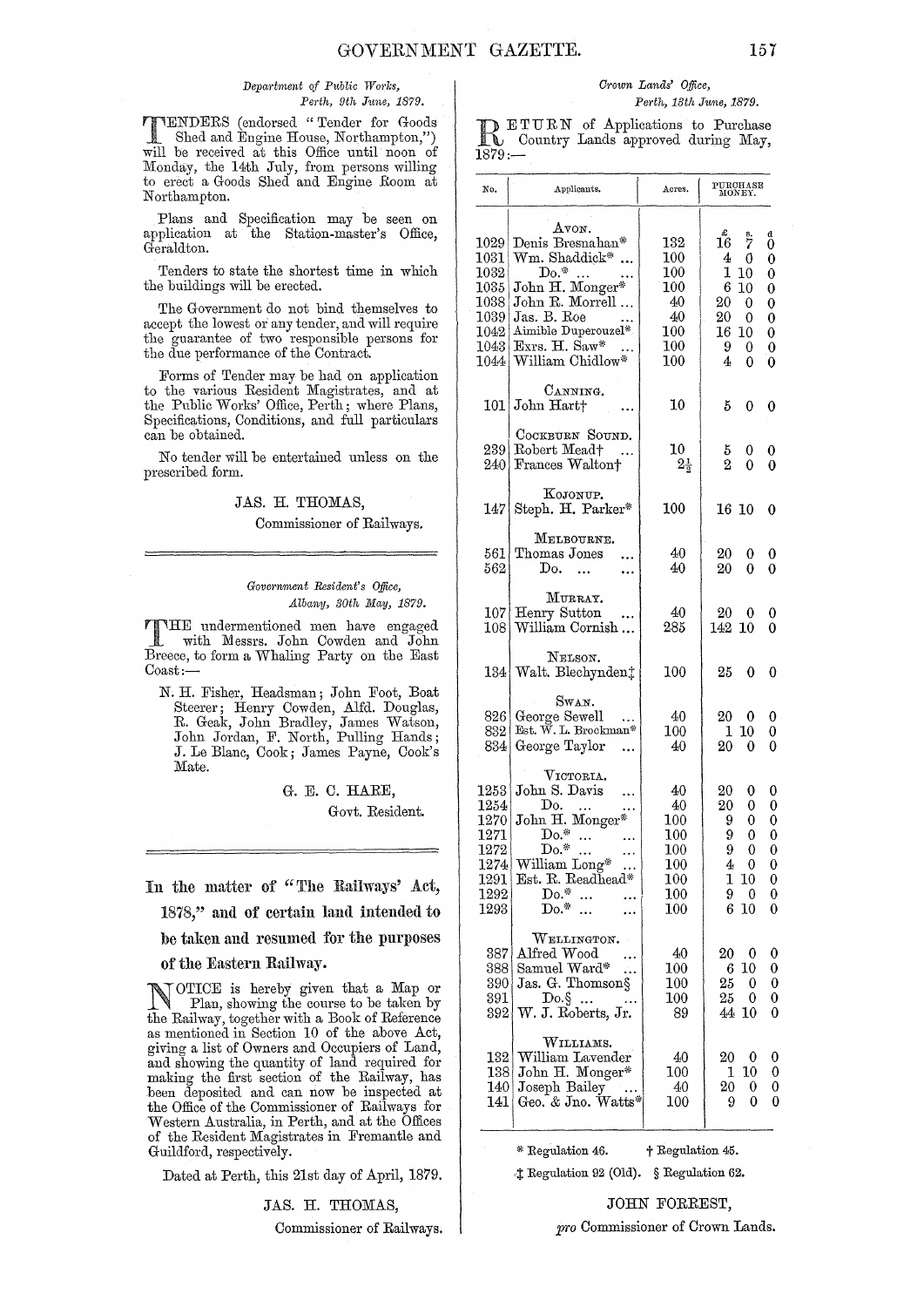Crown Lands' Office, Perth, 13th June, 1879.

DETURN of Applications for Leases and Licenses of Crown Land approved during May, 1879.

| No.                                                                                                                                                                                                                                                                                  | Applicants.                                                                                                                                                                                                                                                                                                                                                                                                                                                                                                                                                                                          | Class.                                                                                                                                                                                               | Acres.                                                                                                                                                           | Rent.                                                                                                                                                                                                                                                                                                                                                                                                                                                                                                                                                                                                                                                               | No.                                                                                                                                                                                                                                                                                                  | Applicants.                                                                                                                                                                                                                                                                                                                                                                                                                                                                                                                                                                                                                                                                                  | Class.                                                                                                                                                                 | Acres.                                                                                                                                                                    | Rent.                                                                                                                                                                                                                                                                                                                                                                                                                                                                                                                                                                                                         |
|--------------------------------------------------------------------------------------------------------------------------------------------------------------------------------------------------------------------------------------------------------------------------------------|------------------------------------------------------------------------------------------------------------------------------------------------------------------------------------------------------------------------------------------------------------------------------------------------------------------------------------------------------------------------------------------------------------------------------------------------------------------------------------------------------------------------------------------------------------------------------------------------------|------------------------------------------------------------------------------------------------------------------------------------------------------------------------------------------------------|------------------------------------------------------------------------------------------------------------------------------------------------------------------|---------------------------------------------------------------------------------------------------------------------------------------------------------------------------------------------------------------------------------------------------------------------------------------------------------------------------------------------------------------------------------------------------------------------------------------------------------------------------------------------------------------------------------------------------------------------------------------------------------------------------------------------------------------------|------------------------------------------------------------------------------------------------------------------------------------------------------------------------------------------------------------------------------------------------------------------------------------------------------|----------------------------------------------------------------------------------------------------------------------------------------------------------------------------------------------------------------------------------------------------------------------------------------------------------------------------------------------------------------------------------------------------------------------------------------------------------------------------------------------------------------------------------------------------------------------------------------------------------------------------------------------------------------------------------------------|------------------------------------------------------------------------------------------------------------------------------------------------------------------------|---------------------------------------------------------------------------------------------------------------------------------------------------------------------------|---------------------------------------------------------------------------------------------------------------------------------------------------------------------------------------------------------------------------------------------------------------------------------------------------------------------------------------------------------------------------------------------------------------------------------------------------------------------------------------------------------------------------------------------------------------------------------------------------------------|
| 515<br>893<br>899<br>1504<br>1506<br>1507<br>1527<br>A 3614<br>,, 3805<br>,, 3806<br>,, 3819<br>,, 3820<br>,, 3823<br>,, 3824<br>$\frac{2}{100}$ 3825<br>,, 3826<br>$\frac{1}{2}$ , 3827<br>$\frac{7}{10}$ 3828<br>$\frac{1}{1}$ , 3829<br>$\frac{3830}{25}$<br>$\frac{2}{1}$ , 3837 | AVON.<br>George Boyle<br>$\cdots$<br>J. & W. White<br>$\ldots$<br>Will. White<br>$\cdots$<br>Sophia Hancock<br>$\cdots$<br>Samuel Torrens<br>$\cdots$<br>James Pritchard<br>$\cdots$<br>Thomas Enright<br><br>Padbury, Loton, & Co.<br>Stephen E. Walton<br>Do.<br>Chas. F. Broun<br><br>John T. Parker<br>$\cdots$<br>John Sewell<br>$\cdots$<br>$\cdots$<br>Do<br>$\ddotsc$<br>$\cdots$<br>Do<br><br>$\cdots$<br>Do.<br>$\cdots$<br>$\cdots$<br>$\mathrm{Do} \dots$<br>$\ddotsc$<br>$\cdots$<br>Do.<br>$\ddotsc$<br>$\cdots$<br>$\mathbf{Do}$<br>$\ddotsc$<br>$\cdots$<br>Do.<br>William G. Leeder | S.O. Lea.<br>,,<br>,,<br>S.O. Lic.<br>,,<br>,,<br>ž<br>1<br>$\cdot$<br>,,<br>$^{\prime}$<br>,,<br>$^{\tiny{\text{12}}}$<br>,<br>$, \,$<br>,,<br>,<br>55<br>ខ្ច                                       | 100<br>500<br>500<br>150<br>100<br>100<br>100<br>20000<br>3000<br>3000<br>10800<br>3277<br>6000<br>3000<br>3000<br>7500<br>3000<br>3000<br>3000<br>3000<br>27520 | $\frac{x}{5}$<br>s. d.<br>$\bf{0}$<br>0<br>25<br>$\bf{0}$<br>$\bf{0}$<br>25<br>$\overline{0}$<br>$\theta$<br>$\tilde{7}$<br>10<br>$\theta$<br>5<br>5<br>5<br>$\bf{0}$<br>$\mathbf 0$<br>$\mathbf{0}$<br>$\bf{0}$<br>0<br>0<br>$\bf 5$<br>$\bf{0}$<br>0<br>3<br>$\mathbf 0$<br>$\mathbf{0}$<br>3<br>$\bf{0}$<br>0<br>10 16<br>0<br>$\rm 3$<br>$\bf{0}$<br>6<br>6<br>$\mathbf{0}$<br>$\mathbf 0$<br>3<br>$\bf{0}$<br>0<br>3<br>$\bf{0}$<br>$\bf{0}$<br>7 10<br>$\mathbf 0$<br>$\scriptstyle\rm 3$<br>$\bf{0}$<br>$\bf{0}$<br>$\bf 3$<br>$\bf{0}$<br>$\bf{0}$<br>$\overline{\mathbf{3}}$<br>$\bf{0}$<br>$\mathbf 0$<br>$\frac{3}{7}$ 5 5<br>$\mathbf 0$<br>0<br>0<br>0 | A 4192<br>,, 4193<br>,, 4194<br>,, 4195<br>,, 4196<br>,, 4197<br>,, 4198<br>,, 4199<br>, 4253<br>, 4254<br>, 4257<br>, 4259<br>,, 4260<br>,, 4261<br>,, 4263<br>,, 4266<br>,4268<br>,, 4269<br>,, 4270<br>,, 4321<br>$, \frac{4390}{4134}$                                                           | AVON.<br>Chas. Chance<br>$\cdots$<br>Edwd, Doncon<br>$\ddotsc$<br>Jno. H. Monger<br>$\cdots$<br>William Shaddick<br>$\ddotsc$<br>Do.<br>$\ddotsc$<br>$\ddotsc$<br>Do.<br>Edwd. R. Parker<br>$\cdots$<br>$\cdots$<br>John Allcock<br>$\ddotsc$<br>Chas. F. Broun<br><br>Do.<br>$\cdots$<br>John Lloyd<br>$\ddotsc$<br>Jno. H. Monger<br>$\cdots$<br>Jno. Taylor<br>$\cdots$<br>$\cdots$<br>Do<br>$\cdots$<br>Jno. H. Monger<br>$\cdots$<br>William Chifney<br>$\cdots$<br>Jno. H. Monger<br>$\cdots$<br>Robt. B. Leake<br>$\cdots$<br>Do<br>$\cdots$<br>Jno. T. Parker<br>$\ddotsc$<br>Jno. H. Monger<br>                                                                                     | 1<br>,,<br>$\overline{\mathbf{z}}$<br>,<br>$^{\rm 33}$<br>$^{\prime}$<br>$\bullet$<br>,,<br>,,<br>$^{\prime\prime}$<br>"<br>,,<br>,,<br>,,<br>,,<br>,,<br>3<br>ï<br>55 | 4500<br>3000<br>2000<br>3000<br>4000<br>4000<br>10000<br>3000<br>3000<br>3000<br>3000<br>5000<br>3000<br>4200<br>3000<br>3000<br>10000<br>56730<br>22561<br>3800<br>10000 | $\begin{array}{cc} \text{\pounds} & \text{s.} & \text{d.} \\ \text{4} & 10 & 0 \end{array}$<br>3<br>$\mathbf 0$<br>$\bf{0}$<br>$^{2}$<br>$\mathbf{0}$<br>$\bf{0}$<br>3<br>$\mathbf 0$<br>$\bf{0}$<br>$\mathbf 0$<br>$\mathbf{0}$<br>4<br>$\bf{0}$<br>4<br>0<br>10<br>$\bf{0}$<br>$\mathbf 0$<br>3<br>$\bf{0}$<br>$\mathbf 0$<br>3<br>$\bf{0}$<br>0<br>3<br>$\bf{0}$<br>$\bf{0}$<br>3<br>$\bf{0}$<br>0<br>5<br>$\bf{0}$<br>0<br>3<br>0<br>0<br>4<br>4<br>0<br>3<br>0<br>0<br>3<br>$\bf{0}$<br>0<br>10<br>$\bf{0}$<br>$\bf{0}$<br>14<br>5<br>0<br>5<br>15<br>0<br>3<br>16<br>0<br>10<br>$\bf{0}$<br>$\mathbf 0$ |
| $\frac{2}{10}$ , $\frac{3839}{200}$<br>$, \frac{3840}{ }$<br>$\frac{7}{10}$ 3841<br>, 3836<br>$\frac{2}{10}$ , $\frac{3813}{100}$                                                                                                                                                    | Chas. F. Adams<br>William G. Leeder<br>Chas. F. Adams<br>$\ddotsc$<br>Do<br>Edward R. Brockman                                                                                                                                                                                                                                                                                                                                                                                                                                                                                                       | ,,<br>,,<br>,,<br>ï                                                                                                                                                                                  | 20000<br>20000<br>43469<br>25000<br>3000                                                                                                                         | $\bf{0}$<br>$\bf{0}$<br>$\mathbf 0$<br>$\bf{0}$<br>1İ<br>$\bf{0}$<br>$\bf{0}$<br>$\mathbf 0$<br>6<br>5<br>$\bf{0}$<br>$\bf{0}$                                                                                                                                                                                                                                                                                                                                                                                                                                                                                                                                      | 1551<br>$\Delta 4095$                                                                                                                                                                                                                                                                                | Thos. H. Pollard<br>$\cdots$<br>CANNING.<br>Campbell & Allen<br>$\cdots$<br>Knight Bros.                                                                                                                                                                                                                                                                                                                                                                                                                                                                                                                                                                                                     | 33<br>S.O. Lic-<br>ı                                                                                                                                                   | 3000<br>100<br>3000                                                                                                                                                       | 3<br>0<br>$\bf{o}$<br>5<br>$\mathbf{0}$<br>0<br>3<br>$\bf{0}$<br>0                                                                                                                                                                                                                                                                                                                                                                                                                                                                                                                                            |
| ,, 3844<br>$\frac{7}{10}$ , 3845<br>, 3846<br>$$ $3847$<br>,, 3853<br>,, 3854<br>$, \frac{3855}{3800}$<br>,, 3861<br>, 3862<br>,, 3863                                                                                                                                               | Alfred Smith<br>$\ddotsc$<br>Chas. F. Adams<br>$\ddotsc$<br>Do<br>$\cdots$<br>$\cdots$<br>Do.<br>$\ddots$<br>$\ddotsc$<br>Alfred Smith<br>$\ddotsc$<br>Do.<br>$\ldots$<br>$\cdots$<br>Jro. Sewell<br>$\ddotsc$<br>Alfred Smith<br>$\cdots$<br>Do<br>$\ddotsc$<br>$\ddotsc$<br>$Do. \dots$                                                                                                                                                                                                                                                                                                            | $\ddot{2}$<br>33<br>ï<br>,,<br>,,<br>,,<br>,,                                                                                                                                                        | 7000<br>30000<br>22000<br>20000<br>3000<br>4440<br>3000<br>6447<br>3000<br>3000                                                                                  | $\frac{3}{7}$<br>$\mathbf 0$<br>$\mathbf{0}$<br>710<br>$\bf{0}$<br>$\bf{0}$<br>5 10<br>$\ddot{\mathbf{0}}$<br>5<br>$\bf{0}$<br>$\mathbf 0$<br>3<br>$\mathbf{0}$<br>$\bf{0}$<br>4<br>9<br>3<br>$\bf{0}$<br>$\bf{0}$<br>6<br>$\mathbf 0$<br>9<br>3<br>$\mathbf 0$<br>$\bf{0}$<br>3<br>$\mathbf 0$<br>$\bf{0}$                                                                                                                                                                                                                                                                                                                                                         | A 4093<br>,, $4094$<br>,, 4096<br>,, 4348<br>$\frac{4349}{1550}$<br>,,<br>A 4098                                                                                                                                                                                                                     | COCKBURN SOUND.<br>Henry Mead<br>$\cdots$<br>Thomas C. Key<br>$\ldots$<br>Knight Bros.<br>$\cdots$<br>Edwd. McCormish<br>Robt. Mead<br>$\ddotsc$<br>$\cdots$<br>Henry M. Lefroy<br>$\cdots$<br>Patrick Ford<br>$\ddotsc$                                                                                                                                                                                                                                                                                                                                                                                                                                                                     | 1<br>,,<br>,,<br>$\overline{\mathbf{z}}$<br>S. O. Lic.<br>1                                                                                                            | 3600<br>650<br>3000<br>3000<br>3000<br>100<br>1000                                                                                                                        | 312<br>$\bf{0}$<br>$\mathbf 0$<br>1<br>0<br>3<br>0<br>$\bf{o}$<br>3<br>$\bf{0}$<br>$\bf{0}$<br>3<br>$\bf{0}$<br>$\bf{0}$<br>$\frac{5}{1}$<br>$\bf{0}$<br>$\bf{0}$<br>$\bf{0}$<br>$\bf{0}$                                                                                                                                                                                                                                                                                                                                                                                                                     |
| $\frac{2}{100}$ 3864<br>,, 3865<br>,, 3869<br>$\frac{3870}{1000}$<br>$\frac{3874}{10000}$<br>$\frac{3878}{10000}$<br>$\frac{3880}{1,3881}$<br>$\frac{3882}{1000}$<br>,, 4099<br>,, 4101<br>,, 4102                                                                                   | $\ddotsc$<br>$\cdots$<br>Jesse Scott<br>$\ldots$<br>$\cdots$<br>James Ward<br>$\ddotsc$<br>Sam. R. Hamersley<br>William Smith<br>$\cdots$<br>Chas. Massingham<br>Sophia Hancock<br>نده<br>Geo. Glyde & Son<br>$\ldots$<br>Richard Clayton<br>$\cdots$<br>Do<br>$\cdots$<br>${\rm Alex.~For rest \dots}$<br>$\ddotsc$<br>Stephen H. Parker<br>Lionel B. Lukin<br>Edw. Robinson & Co.<br>Fred. Lynch<br>Thomas Wilding<br>                                                                                                                                                                             | ,,<br>ť<br>1<br>$\ddot{2}$<br>ı<br>$^{\prime}$<br>33<br>,,<br>$^{\prime}$<br>$\overline{\mathbf{z}}$<br>,,<br>,<br>$^{\prime}$<br>ž                                                                  | 4213<br>31180<br>3000<br>4754<br>20000<br>5363<br>3650<br>10850<br>3000<br>3000<br>6000<br>3140<br>3000<br>3000<br>4240<br>20000                                 | 4<br>$\bf{0}$<br>5<br>4<br>$\bf{0}$<br>$\mathbf 0$<br>3<br>$\overline{0}$<br>$\bf{0}$<br>416<br>$\bf{0}$<br>5<br>$\mathbf{0}$<br>$\bf{0}$<br>5<br>- 8<br>$\mathbf{0}$<br>3 13<br>$\mathbf 0$<br>10 17<br>$\bf{0}$<br>3<br>$\bf{0}$<br>0<br>3<br>$\bf{0}$<br>$\mathbf{0}$<br>6<br>$\bf{0}$<br>$\bf{0}$<br>$\frac{3}{3}$<br>3<br>$\theta$<br>0<br>$\bf{0}$<br>3<br>$\bf{0}$<br>$\mathbf 0$<br>5<br>$\bf{0}$                                                                                                                                                                                                                                                           | Е<br>260<br>261<br>,,<br>$262\,$<br>,,<br>263<br>,,<br>264<br>,,<br>265<br>,,<br>266<br>,,<br>267<br>,,<br>268<br>,,<br>269<br>$^{11}$<br>270<br>33<br>271<br>,,<br>272<br>,,<br>$273\,$<br>,,                                                                                                       | EAST.<br>Dempster Bros.<br>$\cdots$<br>Do.<br><br>$\ddotsc$<br>Do.<br><br><br>Do.<br>$\cdots$<br><br>Do.<br><br>$\cdots$<br>$\mathbb{D}^0$<br><br>$\ddotsc$<br>$\mathbf{Do}$<br><br>$\cdots$<br>$\mathrm{Do}$<br>$\ldots$<br>$\cdots$<br>Do<br>$\cdots$<br>$\cdots$<br>Do.<br>$\ddot{\phantom{0}}$<br>$\cdots$<br>Do.<br><br><br>Do.<br>$\ddotsc$<br>$\cdots$<br>Do.<br>$\cdots$<br>$\cdots$<br>Do<br>$\ddotsc$<br>                                                                                                                                                                                                                                                                          | 2<br>$\bullet$<br>55<br>,,<br>$^{13}$<br>33<br>33<br>,<br>$^{\bullet}$<br>,,<br>35<br>,,<br>,,<br>35                                                                   | 24000<br>20000<br>20000<br>23330<br>27000<br>20000<br>43500<br>20000<br>20000<br>26000<br>40000<br>20000<br>42000<br>30000                                                | 6<br>0<br>$\bf{0}$<br>5<br>0<br>0<br>$\bf{0}$<br>5<br>0<br>$\bf{0}$<br>6<br>0<br>15<br>6<br>$\bf{0}$<br>5<br>$\bf{0}$<br>$\bf{0}$<br>11<br>0<br>$\mathbf 0$<br>5<br>0<br>$\bf{0}$<br>$\mathbf 0$<br>5<br>0<br>10<br>6<br>$\bf{0}$<br>10<br>0<br>$\bf{0}$<br>5<br>0<br>$\mathbf 0$<br>10 10<br>$\bf{0}$<br>7<br>10<br>$\bf{0}$                                                                                                                                                                                                                                                                                 |
| ,, 4104<br>$\frac{2}{3}$ , 4105<br>$\frac{7}{22}$ 4106<br>,, 4107<br>,, 4108<br>,, 4109<br>,, 4110<br>,, 4111<br>,, 4116                                                                                                                                                             | Clarkson & Lukin<br>$\ddotsc$<br>Do.<br>$\cdots$<br>$\ddotsc$<br>Do.<br>$\cdots$<br>$\cdots$<br>Do.<br>$\cdots$<br>$\cdots$<br>Do.<br>$\cdots$<br><br>Do.<br>$\ddotsc$<br><br>Do.<br><br><br>John Shaddick<br>Edwd. Robinson & Co.                                                                                                                                                                                                                                                                                                                                                                   | $\cdot$<br>$^{\circ}$<br>$^{\bullet}$<br>22<br>,,<br>,,<br>ï                                                                                                                                         | 20000<br>20000<br>20000<br>20000<br>20000<br>20000<br>3000<br>3000                                                                                               | 4555555<br>$\bf{0}$<br>0<br>$\bf{0}$<br>$\bf{0}$<br>$\bf{0}$<br>$\bf{0}$<br>$\mathbf 0$<br>$\mathbf{0}$<br>$\mathbf{0}$<br>$\mathbf 0$<br>$\bf{0}$<br>$\bf{0}$<br>$\mathbf{0}$<br>$\mathbf 0$<br>3<br>$\bf{0}$<br>$\bf{0}$<br>3<br>$\mathbf{0}$<br>$\bf{0}$                                                                                                                                                                                                                                                                                                                                                                                                         | A 3613<br>,, 3909<br>$\frac{3910}{1000}$<br>$\frac{3911}{3912}$<br>$\frac{3912}{2913}$<br>,, 3914                                                                                                                                                                                                    | HAY.<br>Edwd. Hopkins<br>$\cdots$<br>Richd, Herbert<br>$\cdots$<br>G. G. E. Warburton<br>Robt. Spencer<br>G. G. E. Warburton<br>T. C. Campbell<br>$\cdots$<br>G. G. E. Warburton                                                                                                                                                                                                                                                                                                                                                                                                                                                                                                             | ı<br>$\mathbf{12}$<br>$^{\prime}$<br>$^{11}$<br>$^{11}$<br>33<br>$^{32}$                                                                                               | 12000<br>3000<br>3000<br>3000<br>4000<br>4600<br>3000                                                                                                                     | 12<br>$\bf{0}$<br>$^{\rm o}$<br>0<br>3<br>$\bf{0}$<br>3<br>0<br>$\bf{0}$<br>3<br>0<br>0<br>4<br>$\bf{0}$<br>$\mathbf 0$<br>4 12<br>$\bf{0}$<br>3<br>0<br>$\bf{0}$                                                                                                                                                                                                                                                                                                                                                                                                                                             |
| ,, 4117<br>,, 4118<br>,, 4119<br>,, 4121<br>,4124<br>$\frac{1}{1}$ , 4126<br>,, 4128                                                                                                                                                                                                 | Do.<br>$\cdots$<br>$\ddotsc$<br>Do.<br>$\ddotsc$<br>$\ddotsc$<br>$\mathbf{Do}$<br>$\ddotsc$<br>Jno. & Wm. Gregory<br>Chas. C. Smith<br>$\ddotsc$<br>Geo. B. Smith<br>$\cdots$<br>$\begin{array}{c} \text{Do.} \dots \\ \text{Alfd. S. Clark} \dots \end{array}$<br>$\cdots$<br>$\cdots$                                                                                                                                                                                                                                                                                                              | $\overline{\mathbf{z}}$<br>,<br>$^{\bullet}$<br>$^{\prime}$<br>$^{\prime}$<br>$, \,$<br>$^{\prime}$<br>,,                                                                                            | 3000<br>3000<br>3000<br>3000<br>3920<br>3000<br>3000<br>6000                                                                                                     | 3<br>$\mathbf 0$<br>$\bf{0}$<br>3<br>$\bf{0}$<br>$\mathbf 0$<br>3<br>$\bf{0}$<br>$\mathbf 0$<br>3<br>$\mathbf{0}$<br>$\bf{0}$<br>3 19<br>$\bf{0}$<br>3<br>$\mathbf{0}$<br>$\mathbf{0}$<br>$\ddot{\mathbf{0}}$<br>3<br>$\theta$<br>$\mathbf{0}$<br>6<br>$\bf{0}$                                                                                                                                                                                                                                                                                                                                                                                                     | A 3997<br>,, 3998<br>$\frac{1}{1554}$<br>1556                                                                                                                                                                                                                                                        | KOJONUP.<br>Geo. Shenton<br>$\cdots$<br>Do.<br><br>Do.<br>$\cdots$<br>$\cdots$<br>Samuel Bagg<br>$\ldots$<br>Eli Quartermaine<br>$\ldots$                                                                                                                                                                                                                                                                                                                                                                                                                                                                                                                                                    | 1<br>33<br>,,<br>S.O.Lic.<br>33                                                                                                                                        | 3000<br>3000<br>3000<br>100<br>100                                                                                                                                        | 3<br>$\mathbf 0$<br>$\bf{0}$<br>3<br>$\mathbf{0}$<br>0<br>3<br>$\bf{0}$<br>-0<br>$\frac{5}{5}$<br>$\mathbf{0}$<br>$\bf{0}$<br>$\bf{0}$<br>$\bf{0}$                                                                                                                                                                                                                                                                                                                                                                                                                                                            |
| 4129<br>,,<br>,, 4130<br>,, 4131<br>,, 4136<br>,, 4138<br>,, 4139<br>,, 4140<br>,, 4140<br>,, 4140<br>$\frac{4142}{14146}$<br>,, 4150<br>$\frac{4151}{114153}$                                                                                                                       | Do.<br>Geo. B. Smith<br><br>Alfd. J. Edwards<br>$\cdots$<br>Joseph Lockyer<br>$\cdots$<br>Patrick Lynch<br>$\cdots$<br>John Shaddick<br><br>Alfd. G. Twine<br>$\cdots$<br>Do<br>George Monger<br>$\cdots$<br><br><br>Henry J. Cooke<br><br>William Coates<br>$\ldots$<br>James Sinclair<br>$\cdots$<br>William Lukin<br>$\cdots$<br>$\mathbf{Do}, \dots$<br>$\ldots$<br><br>Do                                                                                                                                                                                                                       | ,,<br>$^{12}$<br>$\bullet$<br>,,<br>,,<br>,,<br>,,<br>,,<br>,<br>$\bullet$<br>3<br>1<br>$^{12}$                                                                                                      | 3000<br>3000<br>3000<br>3000<br>7500<br>4000<br>2700<br>3000<br>3000<br>6350<br>3100<br>20000<br>3000<br>3000<br>3197                                            | 30<br>$\Omega$<br>$\begin{smallmatrix}&&0\3&0\3&0\2&10\end{smallmatrix}$<br>$\bf{0}$<br>$\theta$<br>$\bf{0}$<br>$\mathbf{0}$<br>4<br>$\bf{0}$<br>$\mathbf{0}$<br>$\frac{4}{2}$<br>$\frac{3}{3}$<br>$\frac{3}{6}$<br>$\frac{3}{6}$<br>$\frac{5}{6}$<br>$\frac{3}{6}$<br>$\frac{5}{6}$<br>$\mathbf{0}$<br>$\mathbf 0$<br>$\mathbf{0}$<br>$\mathbf 0$<br>$\mathbf{0}$<br>$\bf{0}$<br>š<br>$\overline{0}$<br>$\overline{0}$<br>$\bar{3}$<br>$\overline{0}$<br>$\bf{0}$<br>$\overline{4}$<br>$\bf{0}$                                                                                                                                                                    | A $3582$<br>$\frac{3624}{125}$<br>$\frac{3625}{125}$<br>$\frac{3626}{125}$<br>$\frac{3636}{125}$<br>$\frac{3637}{125}$<br>$\frac{3638}{2630}$<br>$\frac{3639}{3642}$<br>, 3644<br>$\frac{4169}{1531}$                                                                                                | MELBOURNE.<br>Hugh Hamersley<br>$\cdots$<br>Ros. Salvado<br>$\cdots$<br>Do. <i>.</i><br>$\cdots$<br>$\ldots$<br>Do.<br>$\cdots$<br>$\cdots$<br>Do.<br>$\cdots$<br>$\cdots$<br>Do.<br>$\ldots$<br>$\mathcal{L}_{\mathcal{F}}$ .<br>Do.<br>$\ddotsc$<br>$\cdots$<br>$\mathbf{p}_0, \ldots$<br>$\ddotsc$<br>$\ldots$<br>$\mathbf{Do}$<br>$\ddotsc$<br>$\ddotsc$<br>Do<br>Padbury, Loton & Co.<br>George Shenton<br>Jno. & Jas. Truslove                                                                                                                                                                                                                                                         | 1<br>,,<br>33<br>,,<br>,,<br>,,<br>,,<br>,,<br>,,<br>,,<br>$^{\prime}$<br>$, \,$<br>S.O.Lic.                                                                           | 10000<br>3000<br>3000<br>3000<br>3000<br>3000<br>5950<br>3000<br>4500<br>3000<br>3000<br>4000<br>100                                                                      | $\mathbf 0$<br>$\mathbf 0$<br>5<br>3<br>3<br>3<br>$\bf{0}$<br>$\bf{0}$<br>$\bf{0}$<br>0<br>$\mathbf 0$<br>0<br>3<br>$\mathbf{0}$<br>0<br>3<br>$\bf{0}$<br>$\bf{0}$<br>$5\,$ $19$<br>0<br>3<br>$\mathbf{0}$<br>0<br>4 10<br>$^{\circ}$<br>3<br>$\mathbf{0}$<br>$\bf{0}$<br>3<br>$\bf{0}$<br>0<br>4<br>$\mathbf{0}$<br>$\bf{0}$<br>5<br>$\mathbf{0}$<br>0                                                                                                                                                                                                                                                       |
| ,, 4154                                                                                                                                                                                                                                                                              | $\cdots$<br>$\ldots$<br>$\mathbf{D_0}$<br>$\ddotsc$<br><br>Do<br>$\ddotsc$<br>$\ddotsc$<br>$\begin{array}{ccc} \text{Do.} \dots & \dots \\ \text{Chas. Lloyd} & \dots \end{array}$<br>$\cdots$<br>$\cdots$<br>Geo. Walton<br>$\ddotsc$                                                                                                                                                                                                                                                                                                                                                               | $, \,$<br>$^{\prime\prime}$<br>,,<br>35<br>$^{\prime}$<br>$^{\prime}$                                                                                                                                | 5387<br>3666<br>3000<br>3000<br>3000                                                                                                                             | 5<br>5<br>- 8<br>$\bf{0}$<br>3 14<br>$\overline{0}$<br>3<br>$\overline{0}$<br>$\overline{0}$<br>$\ddot{\mathbf{0}}$<br>3<br>$\bf{0}$<br>3<br>$\mathbf{0}$<br>$\bf{0}$                                                                                                                                                                                                                                                                                                                                                                                                                                                                                               | A 4033<br>,, 4036<br>,, 4037                                                                                                                                                                                                                                                                         | MURRAY.<br>Arthur Birch<br>$\ldots$<br>Henry Sutton<br>$\cdots$<br>Thos. & Jas. Cooper                                                                                                                                                                                                                                                                                                                                                                                                                                                                                                                                                                                                       | 1<br>,,<br>,,                                                                                                                                                          | 4300<br>5000<br>4315                                                                                                                                                      | $\frac{4}{5}$<br>6<br>$^{\circ}$<br>$\mathbf{0}$<br>$\mathbf 0$<br>4<br>7<br>$\mathbf 0$                                                                                                                                                                                                                                                                                                                                                                                                                                                                                                                      |
|                                                                                                                                                                                                                                                                                      | Padbury, Loton, & Co.<br>Do<br>$\ldots$<br>$\cdots$<br>$Do. \ldots$<br>$\ldots$<br><br>Do<br>Fred. Sewell<br>$\cdots$<br>$\ldots$<br>$\cdots$                                                                                                                                                                                                                                                                                                                                                                                                                                                        | 33<br>$^{\circ}$<br>$^{\tiny{33}}$<br>$^{\prime}$<br>,                                                                                                                                               | 3000<br>3000<br>3000<br>3000<br>3000                                                                                                                             | အသေး အသေး<br>$\mathbf{0}$<br>$\overline{0}$<br>$\mathbf{0}$<br>$\mathbf{0}$<br>$\mathbf 0$<br>$\bf{0}$<br>$\mathbf{0}$<br>$\overline{0}$<br>$\mathbf{0}$<br>$\mathbf{0}$                                                                                                                                                                                                                                                                                                                                                                                                                                                                                            | A3610<br>,, 3612<br>,, 4044                                                                                                                                                                                                                                                                          | NELSON.<br>Geo. Glyde<br>$\cdots$<br>$\cdots$<br>Jno. Mottram<br>$\cdots$<br>Geo. Shenton<br>$\ddotsc$                                                                                                                                                                                                                                                                                                                                                                                                                                                                                                                                                                                       | ı<br>,,<br>,,                                                                                                                                                          | 3000<br>7000<br>3000                                                                                                                                                      | $\frac{3}{7}$<br>$\bf{0}$<br>$\bf{0}$<br>$\mathbf{0}$<br>$\bf{0}$<br>$0\quad 0$                                                                                                                                                                                                                                                                                                                                                                                                                                                                                                                               |
|                                                                                                                                                                                                                                                                                      | Thomas O'Neil<br><br>John Seabrook<br>$\cdots$<br>$\overset{\mathrm{Do.}}{\text{Do.}}\ldots$<br>$\ldots$<br>$\cdots$<br>$\ddotsc$<br>$\ddotsc$<br>$_{\rm{Henry~Jno.~Cooke}}$ .<br><br>$\ldots$<br>Thomas Lockyer<br>$\ldots$<br>Chas. C. Smith<br>$\ldots$<br>Do<br>John H. Monger<br>$\cdots$<br>$\ddotsc$<br>Do<br><br>William A. Robinson<br>Do<br>$\ddotsc$<br>$\ldots$<br>Do.<br>$\ddotsc$<br>$\ldots$<br>John Eaton<br>$\ddotsc$<br>John Rourke<br><br>Do<br>$\ldots$<br>$\cdots$<br>Do<br>$\ldots$<br>$\ldots$<br>Chas. Chance<br>$\ddotsc$                                                   | "<br>$^{\prime}$<br>$\mathbf{r}$<br>53<br>s,<br>$\bullet$<br>,,<br>,,<br>$\pmb{\mathfrak{z}}$<br>,,<br>$\pmb{\cdot}$<br>$\bullet\bullet$<br>35<br>,,<br>$\pmb{\mathfrak{z}}$<br>33<br>,,<br>35<br>دد | 3000<br>3000<br>3000<br>6144<br>3000<br>3000<br>3000<br>9100<br>5600<br>1760<br>5960<br>3432<br>6895<br>3000<br>3000<br>3000<br>3000<br>3000<br>10148            | $\ddot{\mathbf{0}}$<br>$\mathbf{0}$<br>$\bar{3}$<br>$\mathbf 0$<br>$\bf{0}$<br>$\bar{\mathbf{3}}$<br>$\mathbf 0$<br>$\bf{0}$<br>6<br>3<br>$\mathbf 0$<br>$\overline{0}$<br>3<br>$\mathbf{0}$<br>$\boldsymbol{3}$<br>$\overline{0}$<br>$\theta$<br>3<br>$\overline{0}$<br>$\frac{0}{0}$<br>$\overline{9}$<br>$\overline{2}$<br>$\begin{smallmatrix} 5 & 12 \\ 1 & 16 \end{smallmatrix}$<br>$\mathbf 0$<br>$\mathbf 0$<br>$6\quad 0$<br>$\mathbf 0$<br>$3\ddot{9}$<br>$\mathbf{0}$<br>$\begin{smallmatrix} 3 & 3 & 0 \ * & 0 & 0 \ * & 3 & 0 & 0 \ 3 & 0 & 0 & 0 \ 3 & 0 & 0 & 0 \ 3 & 0 & 0 & 0 \ 3 & 0 & 0 & 0 \ 10 & 3 & 0 \end{smallmatrix}$                      | N 1129<br>,, 1130<br>,, 1131<br>,, 1132<br>,, 1153<br>,, 1154<br>,, 1154<br>$\frac{7}{1155}$<br>,, 1198<br>,, 1100<br>,, 1252<br>1254<br>,,<br>1255<br>,,<br>1256<br>$\overline{\mathbf{z}}$<br>1257<br>$\overline{\mathbf{z}}$<br>1258<br>$\bullet$<br>1259<br>,,<br>1260<br>,,<br>$\frac{7}{1261}$ | NORTH.<br>Fred. C. Stevenson<br>Hy. H. Hickes<br>$\ldots$<br>Fred. C. Stevenson<br>$\begin{array}{ccc}\n & \text{Do.} & \dots \\  \text{Henry Cave} & \dots\n \end{array}$<br>$\cdots$<br>$\cdots$<br>Do.<br>$\cdots$<br>$\cdots$<br>$\begin{array}{c} \text{Do.} \dots \\ \text{Henry V. Hester} \end{array}$<br>$\cdots$<br>$\ddotsc$<br>Jno. W. Cowan<br>$\cdots$<br>Forrest, Burt & Co<br>Do.<br>$\cdots$<br>$\ldots$<br>$\mathbf{Do} \dots$<br>$\ddotsc$<br>$\ldots$<br>$\mathbf{Do} \dots$<br>$\cdots$<br>$\cdots$<br>Do.<br>$\ddotsc$<br>$\ldots$<br>$\mathbb{D}^0$<br>$\ldots$<br>$\ddotsc$<br>Do.<br>$\ldots$<br>$\ldots$<br>Do.<br>----<br>$\cdots$<br>Do<br>$\ldots$<br>$\ddotsc$ | С<br>33<br>,,<br>3<br>,,<br>,,<br>,,<br>33<br>33<br>33<br>33<br>$\boldsymbol{y}$<br>$\bullet\bullet$<br>,,<br>,,<br>$^{\prime}$<br>,,                                  | 15000<br>20000<br>13330<br>10730<br>20000<br>20000<br>20000<br>60000<br>20000<br>33200<br>20000<br>20000<br>20000<br>20000<br>20000<br>20000<br>34700<br>20000            | $\begin{array}{c} 2 & 16 \\ 3 & 15 \\ 2 & 10 \\ 2 & 0 \\ 2 & 10 \\ 3 & 10 \end{array}$<br>3<br>0<br>3<br>6<br>0<br>$_{2}^{2}$<br>10<br>0<br>10<br>0<br>7<br>10<br>0<br>5<br>$\mathbf{0}$<br>0<br>8 10<br>0<br>5<br>$\mathbf{0}$<br>0<br>5<br>$\bf{0}$<br>$\theta$<br>$\mathbf 0$<br>5<br>$\bf{0}$<br>210<br>$\mathbf 0$<br>2 10<br>0<br>$\boldsymbol{2}$<br>10<br>0<br>8 15<br>0<br>5<br>0<br>$\mathbf{0}$                                                                                                                                                                                                    |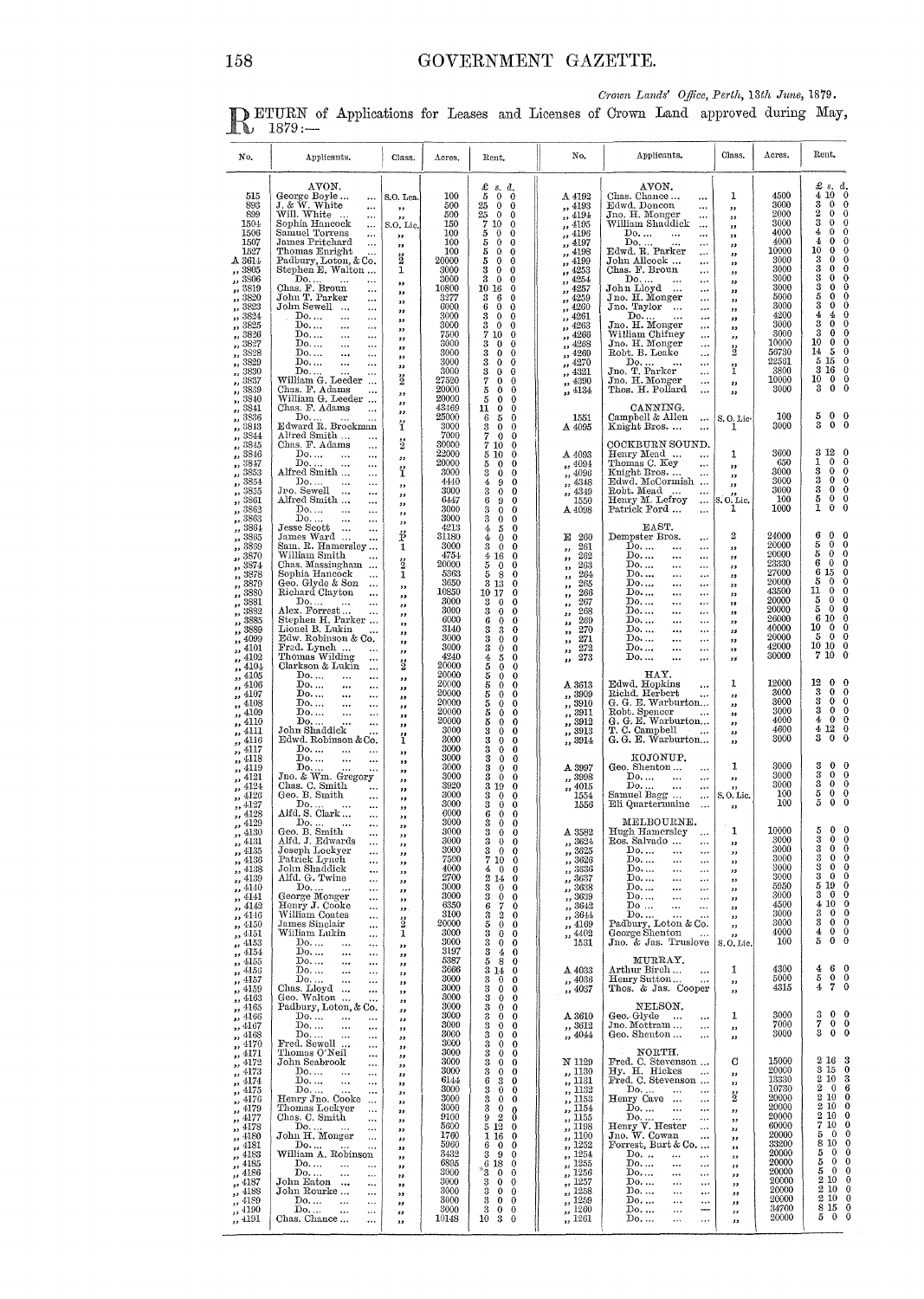# GOVERNMENT GAZETTE.

# RETURN of Applications for Leases and Licenses of Crown Land approved during May, 1879. - (Continued.)

| No.                                                                                                                                                                                                                                                                                                                                                             | Applicant.                                                                                                                                                                                                                                                                                                                                                                                                                                                                                                                                                                                                                                                                                                                                                                                                                                                                                                                         | Class.                                                                                                                                                                                                                                                                                                                                                     | Acres.                                                                                                                                                                                                                                                                    | Rent                                                                                                                                                                                                                                                                                                                                                                                                                                                                                                                                                                                                                                                                                                                                                                                                                                                                                                                                                                                                                                                                                                                     | No.                                                                                                                                                                                                                                                                                                                                                                                                                                                                                                                                                                                                                                                                                                                                                                                                                                                           | Applicant.                                                                                                                                                                                                                                                                                                                                                                                                                                                                                                                                                                                                                                                                                                                                                                                                                                                                                                                                    | Class.                                                                                                                                                                                                                                                                                                                                                                                                                                               | Acres.                                                                                                                                                                                                                                                                                     | Rent.                                                                                                                                                                                                                                                                                                                                                                                                                                                                                                                                                                                                                                                                                                                                                                                                                      |
|-----------------------------------------------------------------------------------------------------------------------------------------------------------------------------------------------------------------------------------------------------------------------------------------------------------------------------------------------------------------|------------------------------------------------------------------------------------------------------------------------------------------------------------------------------------------------------------------------------------------------------------------------------------------------------------------------------------------------------------------------------------------------------------------------------------------------------------------------------------------------------------------------------------------------------------------------------------------------------------------------------------------------------------------------------------------------------------------------------------------------------------------------------------------------------------------------------------------------------------------------------------------------------------------------------------|------------------------------------------------------------------------------------------------------------------------------------------------------------------------------------------------------------------------------------------------------------------------------------------------------------------------------------------------------------|---------------------------------------------------------------------------------------------------------------------------------------------------------------------------------------------------------------------------------------------------------------------------|--------------------------------------------------------------------------------------------------------------------------------------------------------------------------------------------------------------------------------------------------------------------------------------------------------------------------------------------------------------------------------------------------------------------------------------------------------------------------------------------------------------------------------------------------------------------------------------------------------------------------------------------------------------------------------------------------------------------------------------------------------------------------------------------------------------------------------------------------------------------------------------------------------------------------------------------------------------------------------------------------------------------------------------------------------------------------------------------------------------------------|---------------------------------------------------------------------------------------------------------------------------------------------------------------------------------------------------------------------------------------------------------------------------------------------------------------------------------------------------------------------------------------------------------------------------------------------------------------------------------------------------------------------------------------------------------------------------------------------------------------------------------------------------------------------------------------------------------------------------------------------------------------------------------------------------------------------------------------------------------------|-----------------------------------------------------------------------------------------------------------------------------------------------------------------------------------------------------------------------------------------------------------------------------------------------------------------------------------------------------------------------------------------------------------------------------------------------------------------------------------------------------------------------------------------------------------------------------------------------------------------------------------------------------------------------------------------------------------------------------------------------------------------------------------------------------------------------------------------------------------------------------------------------------------------------------------------------|------------------------------------------------------------------------------------------------------------------------------------------------------------------------------------------------------------------------------------------------------------------------------------------------------------------------------------------------------------------------------------------------------------------------------------------------------|--------------------------------------------------------------------------------------------------------------------------------------------------------------------------------------------------------------------------------------------------------------------------------------------|----------------------------------------------------------------------------------------------------------------------------------------------------------------------------------------------------------------------------------------------------------------------------------------------------------------------------------------------------------------------------------------------------------------------------------------------------------------------------------------------------------------------------------------------------------------------------------------------------------------------------------------------------------------------------------------------------------------------------------------------------------------------------------------------------------------------------|
| ,, 1262<br>,, 1270<br>,, 1271<br>, 1272<br>,, 1273<br>,, 1307<br>,, 1308<br>,, 1309<br>,, 1310<br>,, 1311<br>" 1312<br>,, 1313<br>,, 1314<br>" 1315                                                                                                                                                                                                             | NORTH.<br>Forrest, Burt, & Co.<br>$\begin{array}{c} \text{Do.} \dots \\ \text{Cowan & \text{Higham} \end{array}$<br>Do.<br>Kenneth McLean<br>Gascoyne & Lyons Sqt. Co.<br>Do<br>$\cdots$<br>$\cdots$<br>Do<br><br><br>$\mathbb{D}$ o<br>$\ddotsc$<br>$\ddotsc$<br>Do<br>$\cdots$<br>$\ldots$<br>$\mathbf{D}$ o<br>$\ddotsc$<br>$\ddotsc$<br>Do.<br><br>$\cdots$<br>Do.<br>$\ddotsc$<br>$\ddotsc$<br>Do.<br>$\cdots$<br>$\ddotsc$                                                                                                                                                                                                                                                                                                                                                                                                                                                                                                   | 2<br>$\overline{\phantom{a}}$<br>,,<br>$\mathbf{v}$<br>$^{\prime}$<br>$^{\prime}$<br>,,<br>,,<br>$\bullet$<br>,,<br>$\bullet$<br>,,<br>$\overline{\mathbf{z}}$<br>,,                                                                                                                                                                                       | 20000<br>20000<br>20000<br>20000<br>211000<br>20000<br>20000<br>20000<br>20000<br>20000<br>20000<br>20000<br>20000<br>20000                                                                                                                                               | $\frac{3}{5}$<br>d.<br>$_{0}^{\mathrm{s}}$<br>$\theta$<br>$\mathbf{0}$<br>$\theta$<br>5<br>0<br>$\mathbf 0$<br>5<br>$\bf{0}$<br>$\theta$<br>52<br>15<br>0<br>5<br>5<br>5<br>5<br>0<br>$\theta$<br>$\mathbf{0}$<br>0<br>0<br>$\bf{0}$<br>$\theta$<br>$\Omega$<br>$\frac{5}{5}$<br>$\mathbf{0}$<br>0<br>$\mathbf{0}$<br>0<br>5<br>0<br>0<br>$\overline{5}$<br>$\mathbf{0}$<br>$\theta$<br>5<br>0<br>0                                                                                                                                                                                                                                                                                                                                                                                                                                                                                                                                                                                                                                                                                                                      | 614<br>646<br>845<br>853<br>$\Delta$ 3627<br>3628<br>,,<br>3631<br>,,<br>3632<br>33<br>3633<br>,,<br>3634<br>,,<br>3635<br>$\overline{\mathbf{z}}$<br>3640<br>33<br>3641<br>,,<br>3643<br>22                                                                                                                                                                                                                                                                                                                                                                                                                                                                                                                                                                                                                                                                  | VICTORIA.<br>Thomas Criddle<br>$\ddotsc$<br>Henry F. Waldeck<br>Henry Criddle<br>$\ddotsc$<br>Thomas Craine<br>$\ddotsc$<br>Rosendo Salvado<br>$\ddotsc$<br>Do.<br>$\ddotsc$<br>$\ddotsc$<br>Do<br><br><br>Do.<br><br>$\cdots$<br>Do.<br><br>$\ddotsc$<br>Do.<br>$\ddotsc$<br>$\cdots$<br>Do,<br>$\ddotsc$<br>$\ddotsc$<br>Do<br><br>$\ddotsc$<br>Do.<br>٠٠٠<br>$\ddotsc$<br>Do.<br><br>$\ddotsc$                                                                                                                                                                                                                                                                                                                                                                                                                                                                                                                                             | S.O. Lea.<br>$\overline{\phantom{a}}$<br>32<br>ï<br>,,<br>,<br>$\mathbf{r}$<br>32<br>,,<br>33<br>,,<br>$\cdot$                                                                                                                                                                                                                                                                                                                                       | 100<br>124<br>120<br>100<br>10850<br>13000<br>13500<br>14400<br>13333<br>17400<br>3000<br>3000<br>11600<br>21000                                                                                                                                                                           | £<br>d.<br>$^{\mathrm{s}}{}_{\mathrm{o}}$<br>$\mathbf{0}$<br>$\begin{array}{c} 5 \\ 6 \end{array}$<br>4<br>$\theta$<br>$\bf 6$<br>0<br>Ō<br>$\Omega$<br>5<br>10<br>17<br>$\Omega$<br>13<br>$\Omega$<br>$\theta$<br>13<br>10<br>$\mathbf 0$<br>14<br>$\frac{8}{7}$<br>$\mathbf{0}$<br>13<br>$\theta$<br>$\frac{8}{0}$<br>17<br>$\Omega$<br>3<br>0<br>$\theta$<br>3<br>$\Omega$<br>12<br>11<br>$\mathbf 0$<br>$\frac{21}{17}$<br>$\bf{0}$<br>$\mathbf{0}$                                                                                                                                                                                                                                                                                                                                                                    |
| ,, 1316<br>,, 1317<br>,, 1318<br>,, 1319<br>,, 1320<br>,, 1321<br>,, 1322<br>,, 1323<br>,, 1324<br>,, 1325<br>,, 1326<br>,, 1327<br>1328<br>$\bullet$<br>1329<br>$\bullet$                                                                                                                                                                                      | Do<br><br>$\ddotsc$<br>Do.<br>$\ddotsc$<br>$\ddotsc$<br>$\mathbb{D}$ o<br>$\ddotsc$<br>$\ddotsc$<br>Do. ,<br>$\cdots$<br>$\ldots$<br>Do. ,<br><br>$\ddotsc$<br>Do.<br>$\ddotsc$<br>$\ddotsc$<br>Do.<br><br><br>Do.<br>$\cdots$<br><br>Do.<br><br><br>$\mathbb{D}$ o<br>$\ddotsc$<br>$\ddotsc$<br>Do<br>$\cdots$<br>$\cdots$<br>Do<br><br><br>Do.<br>$\ddotsc$<br>$\ddotsc$<br>Do<br>$\ddotsc$<br>$\ddotsc$                                                                                                                                                                                                                                                                                                                                                                                                                                                                                                                         | $^{\prime\prime}$<br>,,<br>$\overline{\phantom{a}}$<br>,,<br>,,<br>,,<br>$\bullet$<br>,,<br>,,<br>,,<br>,,<br>$\overline{\mathbf{z}}$<br>,,<br>,,                                                                                                                                                                                                          | 20000<br>20000<br>20000<br>20000<br>20000<br>20000<br>20000<br>20000<br>20000<br>20000<br>20000<br>20000<br>20000<br>20000                                                                                                                                                | $\overline{5}$<br>0<br>$\theta$<br>5<br>$\Omega$<br>0<br><b>Secure SE</b><br>0<br>$\mathbf{0}$<br>$\theta$<br>0<br>0<br>$\bf{0}$<br>$\mathbf{0}$<br>0<br>0<br>0<br>0<br>$\mathbf 0$<br>5<br>5<br>5<br>5<br>$\mathbf{0}$<br>0<br>$\Omega$<br>$\Omega$<br>0<br>$\bf{0}$<br>$\theta$<br>$\Omega$<br>5<br>$\Omega$<br>0<br>$\frac{5}{5}$<br>0<br>0<br>$\theta$                                                                                                                                                                                                                                                                                                                                                                                                                                                                                                                                                                                                                                                                                                                                                               | 3661<br>,,<br>3662<br>,,<br>3663<br>,,<br>3664<br>22<br>3665<br>33<br>3666<br>٠,<br>4212<br>,,<br>4213<br>,,<br>,, 4234<br>,, 4235<br>,, 4241<br>4242<br>,,<br>,, 4243                                                                                                                                                                                                                                                                                                                                                                                                                                                                                                                                                                                                                                                                                        | Murchison P. Company<br>Do.<br>$\cdots$<br><br>Do.<br>$\cdots$<br><br>$\overline{\text{Do}}$<br>$\ddotsc$<br>Do.<br>$\ddotsc$<br>$\cdots$<br>Do.<br>Eneas Macpherson<br>Do.<br>John Campbell<br><br>Henry Jno. Cooke<br>$\ddotsc$<br>Nat. W. Cooke<br>$\ddotsc$<br>Do.<br><br>Do.<br><br>$\ddotsc$<br>WELLINGTON.                                                                                                                                                                                                                                                                                                                                                                                                                                                                                                                                                                                                                             | $\ddot{2}$<br>$\overline{\mathbf{z}}$<br>,,<br>5.3<br>$, \,$<br>$^{\prime}$<br>,,<br>,,<br>ï<br>$\overline{2}$<br>$\overline{\mathbf{z}}$<br>$\bullet$                                                                                                                                                                                                                                                                                               | 70000<br>20000<br>20000<br>20000<br>20000<br>20000<br>20000<br>20000<br>20000<br>3000<br>20000<br>20000<br>100000                                                                                                                                                                          | 10<br>$\theta$<br>$\rm 5$<br>$\bf{0}$<br>ō<br>5<br>$\boldsymbol{0}$<br>$\bf{0}$<br>$\bf{0}$<br>5<br>$\mathbf 0$<br>$\bf{0}$<br>5<br>5<br>5<br>$\bf{0}$<br>$\bf{0}$<br>5<br>$\bf 5$<br>$\theta$<br>$\bf 5$<br>$\theta$<br>$\frac{3}{5}$<br>$\bf{0}$<br>$\mathbf 0$<br>$\theta$<br>$\theta$<br>5<br>0<br>0<br>25<br>$\ddot{\mathbf{0}}$                                                                                                                                                                                                                                                                                                                                                                                                                                                                                      |
| ,, 1330<br>1331<br>$\bullet$<br>,, 1332<br>,, 1333<br>,, 1334<br>,, 1344<br>,, 1345<br>,, 1346<br>,, 1348<br>,, 1359<br>,, 1360<br>,, 1369                                                                                                                                                                                                                      | Do.<br>$\cdots$<br>$\cdots$<br>Do,<br><br><br>Do.<br>$\ddotsc$<br>$\ddotsc$<br>Do<br><br>$\cdots$<br>$\begin{array}{c} \text{Do.} \dots \dots \dots \\ \text{Forrest, Burt \& Co.} \dots \end{array}$<br>Do.<br>$\ddotsc$<br>$\ddotsc$<br>Do.<br>$\ddotsc$<br>$\ddotsc$<br>Jas. A. Hall<br>Hancock & Fisher<br>$\ddotsc$<br>Do.<br>$\sim$ 100 $\mu$<br>Ed. B. Learmonth<br>SUSSEX.                                                                                                                                                                                                                                                                                                                                                                                                                                                                                                                                                 | ,,<br>53<br>,,<br>,,<br>,,<br>$, \,$<br>,<br>$\mathbf{z}$<br>,,<br>,,<br>$^{\bullet}$<br>$\overline{\phantom{a}}$                                                                                                                                                                                                                                          | 20000<br>20000<br>20000<br>20000<br>20000<br>40000<br>20000<br>20000<br>20000<br>20000<br>20000<br>100000                                                                                                                                                                 | 0<br>5<br>5<br>$\Omega$<br>$\mathbf 0$<br>0<br>∩<br>5<br>5<br>$\mathbf{0}$<br>0<br>$\pmb{0}$<br>$\Omega$<br>10<br>$\bf{0}$<br>0<br>$\mathbf{0}$<br>5<br>$\Omega$<br>5<br>$\mathbf 0$<br>0<br>$\overline{2}$<br>$\theta$<br>10<br>5<br>$\mathbf 0$<br>0<br>$\theta$<br>$\theta$<br>25<br>0<br>$\bf{0}$                                                                                                                                                                                                                                                                                                                                                                                                                                                                                                                                                                                                                                                                                                                                                                                                                    | A 4286<br>4287<br>.,<br>4290<br>,,<br>4298<br>5.5<br>,, 4300<br>4301<br>$\overline{\phantom{a}}$<br>4302<br>,,<br>4303<br>$\overline{\mathbf{z}}$<br>4304<br>$\bullet$<br>4305<br>,,<br>4306<br>$\pmb{\mathfrak{z}}$<br>4315<br>$\overline{\phantom{a}}$<br>4399<br>$\overline{\mathbf{z}}$                                                                                                                                                                                                                                                                                                                                                                                                                                                                                                                                                                   | Nicholas Veal<br>Joseph Logue, junr.<br>Thomas Haddleton<br>Edw. Lilly<br>Anne Pollard<br><br>John Barron<br><br>$\mathbf{Do}, \dots$<br>$\ddotsc$<br>$\ddotsc$<br>$\begin{array}{c} \text{Do.} \dots \\ \text{Richard. Hoops} \end{array}$<br>$\ddotsc$<br><br>$\ddotsc$<br>Do.<br>$\ddotsc$<br>$\ddotsc$<br>Do<br>William Shaddick jun.<br>Chas. C. Smith                                                                                                                                                                                                                                                                                                                                                                                                                                                                                                                                                                                   | 1<br>$\overline{\mathbf{z}}$<br>22<br>,,<br>$^{\prime\prime}$<br>$^{\circ}$<br>,,<br>$, \,$<br>,,<br>,,<br>$\overline{\mathbf{22}}$<br>,,<br>$\overline{\mathbf{z}}$                                                                                                                                                                                                                                                                                 | 3000<br>3000<br>3000<br>3000<br>4000<br>3000<br>3000<br>3000<br>3000<br>3000<br>3000<br>3000<br>3000                                                                                                                                                                                       | 0<br>3<br>$\bf{0}$<br>3<br>0<br>$\mathbf 0$<br>3<br>$\theta$<br>$\Omega$<br>3<br>$\mathbf 0$<br>$\theta$<br>4<br>$\Omega$<br>$\frac{3}{3}$<br>0<br>$\bf{0}$<br>$\Omega$<br>$\frac{3}{3}$<br>$\Omega$<br>$\Omega$<br>သိသေးသ<br>0<br>$\bf{0}$<br>$\Omega$<br>0<br>0<br>$\theta$<br>$\Omega$                                                                                                                                                                                                                                                                                                                                                                                                                                                                                                                                  |
| A 4048<br>830<br>833<br>864<br>877<br>A 3587<br>,, 3618<br>,, 3619<br>,, 3623<br>,, 4052<br>,, 4055<br>, 4057<br>,, 4059<br>,, 4091<br>,, 4252<br>,, 4272<br>$\frac{4275}{1}$<br>, 4320<br>,, 4322<br>,, 4323<br>,, 4324<br>,, 4325<br>,, 4326<br>,, 4327<br>,, 4328<br>,, 4329<br>$, \frac{4332}{4336}$<br>,, 4337<br>,, 4338<br>,, 4345<br>,, 4346<br>,, 4439 | John Higgins<br>$\ddotsc$<br>SWAN.<br>Newman & Boxhal<br>William Rock<br>$\ddotsc$<br>Edw. Warren<br>$\ddotsc$<br>Edw. Regan<br><br>Thomas J. Jones<br>$\cdots$<br>William Rock<br><br>$$\mathbb{D}{{}_{0}}$$ Ros. Salvado $~$<br><br><br>David Anderson<br>$\ddotsc$<br>Thomas Elliott<br>M. & J. & J. Clune<br>Chas. A. Glover<br><br>W. T. Loton<br><br>Frances Spice<br>Edw. A. Warren<br><br>$\ddotsc$<br>John Bateman<br><br>Do<br>Henry G. Studsor<br>William Hatch<br>$\ddotsc$<br><br>William Haddrill<br>$\ddotsc$<br>Robert de Burgh<br>$\ddotsc$<br>$\begin{minipage}{.4\linewidth} Do. \dots & \dots \\ \textbf{Richard. Cockram} \end{minipage}$<br><br><br>John Cockram<br><br>Jno Fitzpatrick<br>Do <sup>.</sup><br>Thomas Ferguson<br>$\cdots$<br>Samuel Mortimer<br>$\ddotsc$<br>Jno. Thompson<br><br>William Minchin<br>$\cdots$<br>William Brockman<br>Geo. Shenton<br>$\cdots$<br>Thomas J. Jones<br>$\cdots$ | 1<br>S.O. Lea.<br>,,<br>$\overline{\mathbf{z}}$<br>ï<br>,,<br>$^{\tiny{33}}$<br>$\overline{\mathbf{1}}$<br>,,<br>$\bullet$<br>33<br>$\overline{\mathbf{z}}$<br>,,<br>$^{\circ}$<br>,,<br>$, \,$<br>,,<br>$^{\prime}$<br>,,<br>,,<br>,,<br>$, \,$<br>,,<br>,,<br>,,<br>,,<br>$\overline{\mathbf{z}}$<br>,,<br>$^{\tiny{33}}$<br>,,<br>$\bullet$<br>,,<br>,, | 3000<br>100<br>100<br>100<br>100<br>7000<br>1200<br>10000<br>4580<br>3000<br>3000<br>3000<br>5186<br>2090<br>3000<br>3000<br>3000<br>3000<br>3000<br>3000<br>2350<br>3000<br>3000<br>3000<br>3000<br>3000<br>3000<br>3000<br>5000<br>3000<br>3000<br>3000<br>4000<br>3000 | $3\quad0$<br>$\overline{\mathbf{0}}$<br>$\mathbf{0}$<br>$\theta$<br>5<br>5<br>$\mathbf{0}$<br>$\boldsymbol{0}$<br>55<br>$\mathbf{0}$<br>$\bf{0}$<br>$\theta$<br>$\Omega$<br>7<br>$\mathbf 0$<br>$\bf{0}$<br>12<br>$\theta$<br>$\bf{0}$<br>10<br>$\bf{0}$<br>0<br>4 12<br>$\mathbf{0}$<br>3<br>0<br>0<br>$\frac{3}{3}$<br>$\mathbf 0$<br>$\Omega$<br>$\bf{0}$<br>$\Omega$<br>5<br>4<br>$\mathbf 0$<br>$\bar{2}$<br>$^{2}$<br>0<br>3<br>$\mathbf 0$<br>$\Omega$<br>$\ddot{\mathbf{0}}$<br>0<br>3<br>$\mathbf 0$<br>0<br>$\bar{3}$<br>$\boldsymbol{0}$<br>$\Omega$<br>3<br>0<br>$\Omega$<br>3<br>$\mathbf 0$<br>$\bf{0}$<br>$\overline{2}$<br>7<br>0<br>$\overline{\overline{3}}$<br>$\ddot{\mathbf{0}}$<br>$\mathbf{0}$<br>$\frac{3}{3}$<br>0<br>0<br>$\bf{0}$<br>0<br>$\bf{0}$<br>3<br>$\bf{0}$<br>$\overline{\mathbf{3}}$<br>$\mathbf 0$<br>$\Omega$<br>$\boldsymbol{0}$<br>3<br>$\Omega$<br>$\overline{\mathbf{3}}$<br>$\mathbf 0$<br>$\Omega$<br>5<br>$\bf{0}$<br>0<br>$\frac{3}{3}$<br>$\theta$<br>0<br>$\bf{0}$<br>0<br>$\bar{3}$<br>$\mathbf{0}$<br>0<br>$\boldsymbol{0}$<br>4<br>0<br>3<br>$\mathbf 0$<br>$\Omega$ | 1498<br>1518<br>1569<br>A 4061<br>4065<br>$\overline{\mathbf{z}}$<br>4066<br>$\overline{\mathbf{z}}$<br>4067<br>$\overline{\phantom{a}}$<br>4068<br>$, \,$<br>4069<br>$\overline{\phantom{a}}$<br>4070<br>$\overline{\phantom{a}}$<br>4071<br>,,<br>4073<br>,,<br>4074<br>$\overline{\phantom{a}}$<br>4075<br>$\overline{\mathbf{z}}$<br>4077<br>$\overline{\phantom{a}}$<br>,, 4079<br>,, 4085<br>4087<br>,,<br>4088<br>$\overline{\mathbf{z}}$<br>4184<br>$\bullet$<br>4374<br>$\overline{\mathbf{z}}$<br>4375<br>$\overline{\phantom{a}}$<br>4376<br>$\overline{\phantom{a}}$<br>,, 4377<br>4378<br>$\overline{\phantom{a}}$<br>4379<br>$, \,$<br>4380<br>$\bullet$<br>4381<br>,,<br>4384<br>$\mathbf{r}$<br>4388<br>$, \,$<br>4389<br>$\overline{\phantom{a}}$<br>4395<br>$\ddot{\phantom{1}}$<br>4394<br>$\overline{\phantom{a}}$<br>4448<br>5.5<br>4451 | WILLIAMS.<br>John Page<br>$\ddotsc$<br>James Munday<br>$\ddotsc$<br>George McLeod<br>$\ddotsc$<br>John Page<br><br>Chas. Hamersley<br>$\ddotsc$<br>Do.<br>$\ddotsc$<br><br>Do.<br>$\cdots$<br>$\cdots$<br>Jno. Taylor<br>$\ddot{\phantom{a}}$<br><br>Richard Clayton<br>$\ddotsc$<br>Do.<br>$\ddotsc$<br><br>Do.<br>$\ddotsc$<br><br>Geo. Glyde<br>$\ddotsc$<br><br>Do<br>Henry W. Fleay<br><br><br>New & Hooley<br>Hooley & Dempster<br>Thomas H. Pollard<br>$C. F. \& W. G. Brown$<br>Thomas Farmer<br>John H. Monger<br>Joseph Bailey<br>$\cdots$<br>Padbury, Loton, & Co.<br>${\rm Do.}$<br>$\begin{array}{c} \text{Do.} \dots \dots \\ \text{George Shenton} \end{array}$<br>$\ddotsc$<br><br>Do.<br>$\cdots$<br>$\ddot{\phantom{0}}$<br>Do<br>Honoria Hegarty<br>.<br>$\ddotsc$<br>John H. Monger<br>$\ddotsc$<br>John Taylor<br>$\ddotsc$<br>Do<br>Padbury, Loton, & Co.<br>John Stevens<br>$\cdots$<br>Do<br>Edward Smith<br>$\cdots$ | S.O. Lic.<br>$^{\tiny{\text{23}}}$<br>ï<br>,,<br>,,<br>$\overline{\mathbf{z}}$<br>,<br>$\overline{\mathbf{z}}$<br>$\overline{\phantom{a}}$<br>,,<br>$, \,$<br>,,<br>$\overline{\phantom{a}}$<br>,,<br>,<br>,,<br>$\overline{\phantom{a}}$<br>$^{\prime}$<br>,,<br>$^{\prime}$<br>29<br>$^{\circ}$<br>,,<br>$^{12}$<br>$^{12}$<br>$\overline{\phantom{a}}$<br>33<br>, ,<br>,,<br>$\overline{\mathbf{z}}$<br>,,<br>$\overline{\mathbf{z}}$<br>,,<br>,, | 100<br>100<br>100<br>3000<br>3000<br>3000<br>5400<br>5000<br>10000<br>3000<br>3245<br>3800<br>3322<br>21500<br>3000<br>24000<br>3000<br>10000<br>10000<br>5860<br>3000<br>3000<br>3000<br>3000<br>4000<br>3000<br>3000<br>3000<br>3000<br>12000<br>45500<br>12200<br>5000<br>10000<br>5000 | 5<br>$\mathbf{0}$<br>$\Omega$<br>5<br>$\theta$<br>$\theta$<br>5<br>$\mathbf 0$<br>0<br>3<br>$\theta$<br>$\Omega$<br>$\overline{\mathbf{3}}$<br>$\Omega$<br>0<br>$\frac{3}{5}$<br>$\bf{0}$<br>8<br>0<br>5<br>0<br>10<br>$\bf{0}$<br>$\Omega$<br>$\mathbf 0$<br>3<br>3<br>5<br>0<br>$\frac{3}{3}$<br>16<br>7<br>21<br>$\bf{0}$<br>3 10<br>$\theta$<br>24<br>0<br>3<br>$\Omega$<br>$\Omega$<br>10<br>0<br>$\theta$<br>$\theta$<br>$\theta$<br>10<br>17<br>5<br>$\bf{0}$<br>$\ddot{\mathbf{3}}$<br>$\bf{0}$<br>3<br>0<br>$\overline{\mathbf{3}}$<br>$\theta$<br>0<br>3<br>0<br>$\Omega$<br>4<br>3<br>0<br>0<br>$\frac{3}{3}$<br>$\mathbf 0$<br>$\theta$<br>$\mathbf 0$<br>0<br>3<br>.0<br>$12\,$<br>$\Omega$<br>Ω<br>45<br>10<br>12<br>4<br>$\theta$<br>5<br>0<br>10<br>$\pmb{0}$<br>$\theta$<br>$\mathbf{0}$<br>$\Omega$<br>5 |

JOHN FORREST, pro Commissioner of Crown Lands.

#### ${\bf L}$  A N D  $SALES.$

Crown Lands' Office, Perth, 16th June, 1879.<br>
dates and at the places specified in the Schedule below, at one o'clock, p.m.<br>
SCHEDULE.

| Date of Sale. | Place of Sale.               | Description of Lot.             | Number of Lot.                                             | Quantity.<br>r.<br>a.<br>p.            | Upset Price.            |
|---------------|------------------------------|---------------------------------|------------------------------------------------------------|----------------------------------------|-------------------------|
| 1879.         |                              |                                 |                                                            |                                        |                         |
| July 2.       | Perth<br>$\cdots$            | Fremantle<br>Town               | 886<br>$\cdots$<br>$\bullet$ $\bullet$ $\bullet$ $\bullet$ | $36^\circ$<br>T<br>$\theta$            |                         |
| Do.           | Do.<br>$\cdots$<br>$\cdots$  | Do.<br>$\cdots$<br>$\cdots$     | 887<br>Do.<br>$\cdots$<br>                                 | $3^{\circ}20^{\circ}$<br>$\theta$      |                         |
| Do.           | Do.<br>$\ddotsc$<br>$\cdots$ | Do.<br>$\cdots$<br>             | 893<br>Do.<br>$\cdots$<br>$\cdots$                         | $^{2}$<br>26                           |                         |
| Do.           | Do.<br>$\cdots$              | Do.<br><br>$\cdots$             | 908<br>Do.<br>$\cdots$<br>$\ddotsc$                        | 2<br>$\Omega$<br>$\theta$              | $\pounds12 \npsi$ lot.  |
| Do.           | Do.<br>$\ddotsc$             | Do.<br>$\cdots$<br>$\cdots$     | Do.<br>909<br>$\cdots$<br>$\cdots$                         | $\overline{2}$<br>$\theta$<br>$\Omega$ |                         |
| Do.           | Do.<br>$\cdots$              | Do.<br><br>                     | 910<br>Do.<br>$\cdots$<br>$\cdots$                         | 2<br>$\mathbf{0}$<br>$\Omega$          |                         |
| Do.           | Bunbury<br>$\ddotsc$         | Bunbury<br>$\cdots$<br>$\cdots$ | 324<br>Do.<br>$\cdots$<br>$\cdots$                         | 36<br>0<br>0                           | $\pounds$ 7 10s.        |
| July 3.       | Geraldton<br>$\ddotsc$       | Northampton<br>                 | 72<br>Do.<br>$\ddotsc$<br>$\ddotsc$                        | -28 )<br>$^{2}$<br>$\theta$            |                         |
| Do.           | Do.<br>Address Canada        | Do.<br>.,.<br>$\cdots$          | 73<br>Do.<br>$\cdots$<br>$\cdots$                          | $\theta$<br>0                          | £12 $\mathfrak{p}$ lot. |

JOHN FORREST, pro Commissioner of Crown Lands.